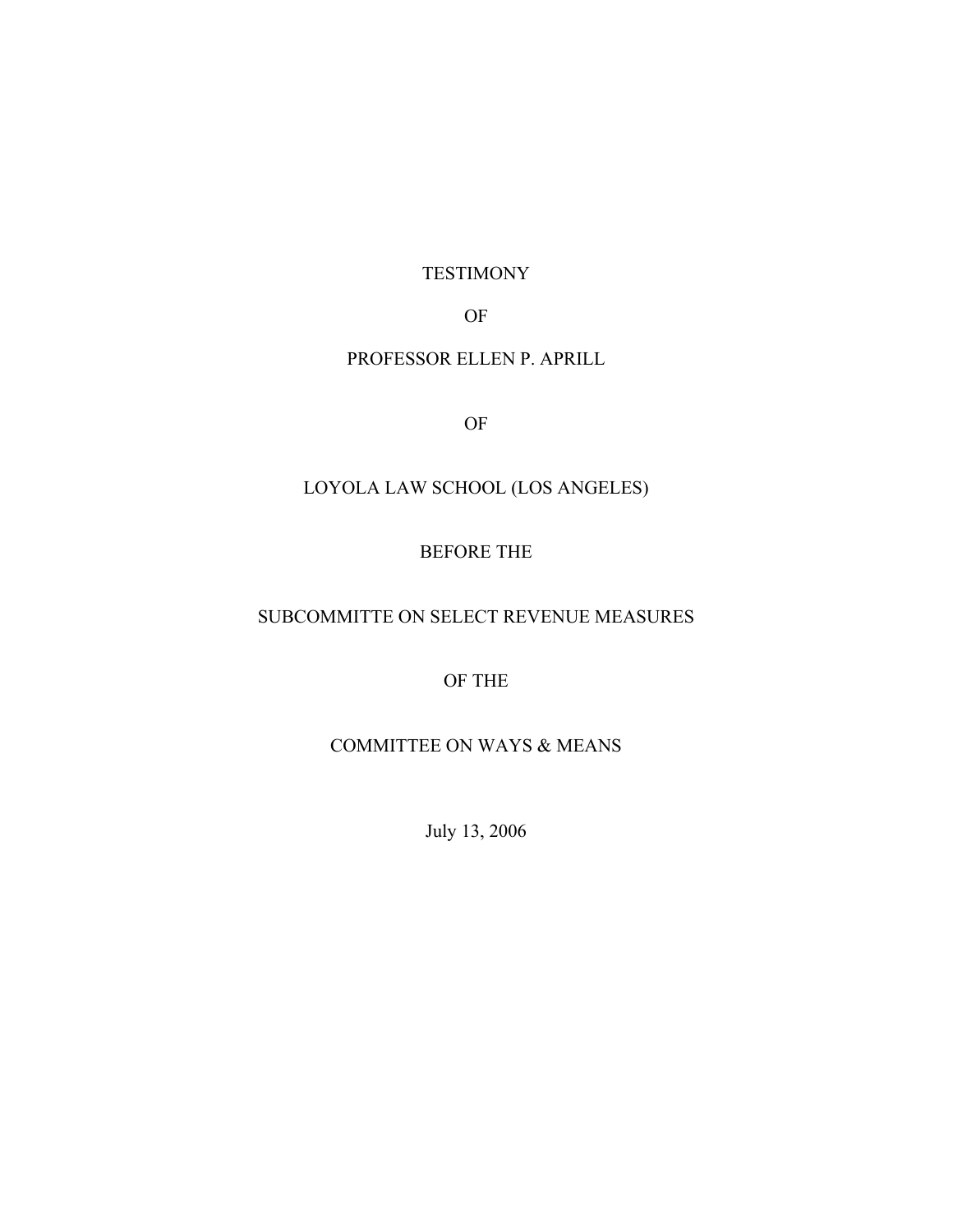Mr. Chairman and members of the Subcommittee, thank you for inviting me to speak here today. My name is Ellen Aprill. I am the John E. Anderson Professor of Tax Law and Associate Dean for Academic Programs at Loyola Law School in Los Angeles; I have had the privilege of serving in the Office of Tax Legislative Counsel in the Department of the Treasury in the late 1980's and as a law clerk to the Hon. Byron R. White, Associate Justice of the United States Supreme Court, in the early 1980's. I am currently a member of the Council of Directors of the American Bar Association Section of Taxation. While I first became aware of the issues related to the patenting of tax strategies through my involvement on the ABA Tax Section, I am speaking today in my individual capacity as a tax lawyer and tax professor. My comments represent my own personal views and are not necessarily those of Loyola Law School or any other organization with which I am affiliated.

Tax strategy patents are considered a subcategory of business method patents.<sup>1</sup> Representatives of the United States Patent and Trademark Office ("PTO"), who have been most generous, gracious, and helpful in discussing these matters, have explained that the PTO classifies tax strategy patents as subclass 36T in Class 705, "Data Processing: Financial, Business Practice, Management, or Cost/Price Determination."<sup>2</sup> The PTO website shows that 48 patents have been issued in that subclass and 81 such applications are pending.<sup>3</sup> These tax strategy patents have involved many aspects of the tax law, including financial products, charitable giving, estate planning, and tax-deferred exchanges.

The topic of patenting tax strategies raises a broad range of issues, from the most theoretical to the most practical. Questions of theory and policy include whether it is desirable for the patent law to authorize tax strategy patents and whether the government monopoly granted to a patent holder is fundamentally inconsistent with the policies underlying our tax system. Important practical issues include the impact on how tax practitioners advise their clients and their potential liability for inducing patent infringement. Issues in the middle of this spectrum include questions of institutional capacity, namely how best to ensure the quality of such patents.

Like other tax lawyers who have looked at this issue, I have concerns both about tax strategy patents that may not meet the patent criteria of novelty and non-obviousness and about others that may be novel and innovative, but are inconsistent with our tax laws. My testimony will address both categories, although I am, in fact, more concerned about the former – tax strategy patents that are not in fact novel – than the latter, tax strategy patents that are inconsistent with the tax law. I will begin with the practical issues raised by tax strategy patents, go on to the consideration of how we might improve the quality

1

<sup>&</sup>lt;sup>1</sup> After State Street Bank & Trust v. Signature Financial Group, Inc., 149 F.3d 1368 (Fed. Cir. 1998), held that business methods could be patentable subject matter, the number of business method patents exploded. Criticism of the concept of business method patents and the ability of the PTO to consider adequately prior art quickly followed. *See* Jay Dratler, Jr., *Does Lord Darcy Yet Live? The Case against Software and Business-Method Patents,* 43 SANTA CLARA L. REV, 823 (2003); *cf.* John R. Allison and Emerson H. Tiller,

<sup>2</sup> See http://www.uspto.gov/go/classification/uspc705/sched705.htm.<br>
<sup>3</sup> See http://www.uspto.gov/patft/index.html (using search term ccl/705/36T in Advanced Search).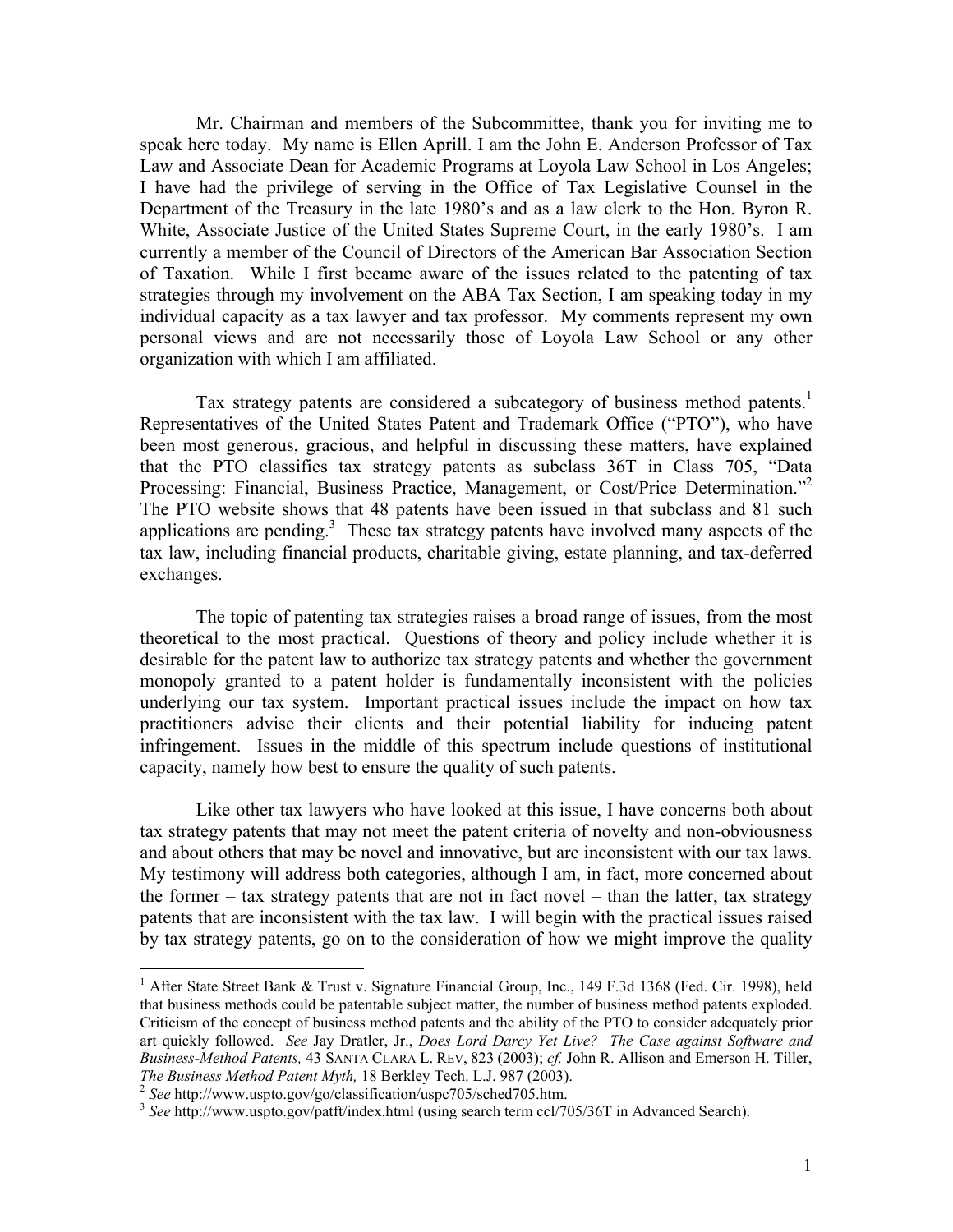of tax strategy patents, and end by comparing the purposes of the tax law with the purposes of the patent law. In brief, I conclude that because a tax strategy patent constitutes a government-granted monopoly that turns on the interpretation of federal law, tax strategy patents differ from other business method patents in ways that require attention and action from the PTO, the IRS, associations of tax professionals, and this Subcommittee.

### **A. Tax Strategy Patents Could Change and Burden the Practice of Tax Law**

Compliance with the tax laws is enormously expensive and time consuming. However diligent and well-intentioned taxpayers and their advisers may be, compliance becomes more difficult every year. Proliferation of tax strategy patents will add to that difficulty. Tax practitioners and taxpayers will have to become more sensitive to the possibility that a tax strategy has been patented and adjust behavior accordingly.

The adverse consequences for violating or inducing the violation of patents can be substantial. Patent holders generally seek injunctions against alleged infringers as well as any inducers of infringement to bar them from acting without paying damages equal to lost profits or a reasonable royalty. A taxpayer can infringe a patent without intent or actual knowledge of the patent; ignorance of an applicable patent is not a defense to an infringement action. Moreover, patents have a presumption of validity; an alleged infringer defending use of a technique must show the invalidity of a patent by clear and convincing evidence. Patent infringement litigation is extraordinarily expensive.<sup>4</sup> Tax advisers whose clients face patent infringement suits may themselves face malpractice claims.

 As a result, taxpayers, their advisers, and others may need to begin considering whether to conduct patent searches in connection with any tax planning activity, whether to seek expert advice, and depending on the results, what course of action to pursue in response to a possible patent claim. One prominent practitioner recently told me that a holder of a tax strategy patent obtained the list of all the attendees at a meeting held to consider the area of tax law involved in the patent. The patent holder sent all of the attendees a letter saying that their business activities might be infringing his patent. Some of those who received the letter in fact paid royalties, as the least costly course of action; others went though the burden and expense of asking their lawyers to review the patent to ensure that they were not guilty of any infringement.

Note that these burdens on the tax system are created without regard to whether the patent involves a tax strategy that the IRS would consider abusive. The mere possibility of a relevant tax strategy patent creates the compliance burden. Indeed, if the patenting of tax strategies were to flourish, I would expect that the additional burdens would be greater in connection with tax strategies that may not in fact be novel or non-

<sup>&</sup>lt;sup>4</sup> In 2005, the American Intellectual Property Law Association reported that the average patent infringement case as typically costing \$650,000 for each party when the amount at risk is less than \$1 million and \$2 million for each party when the amount at risk is between \$1 million and \$25 million. Am. Intellectual Prop. Law Ass'n, *Report of the Economic Survey* 22 (2005).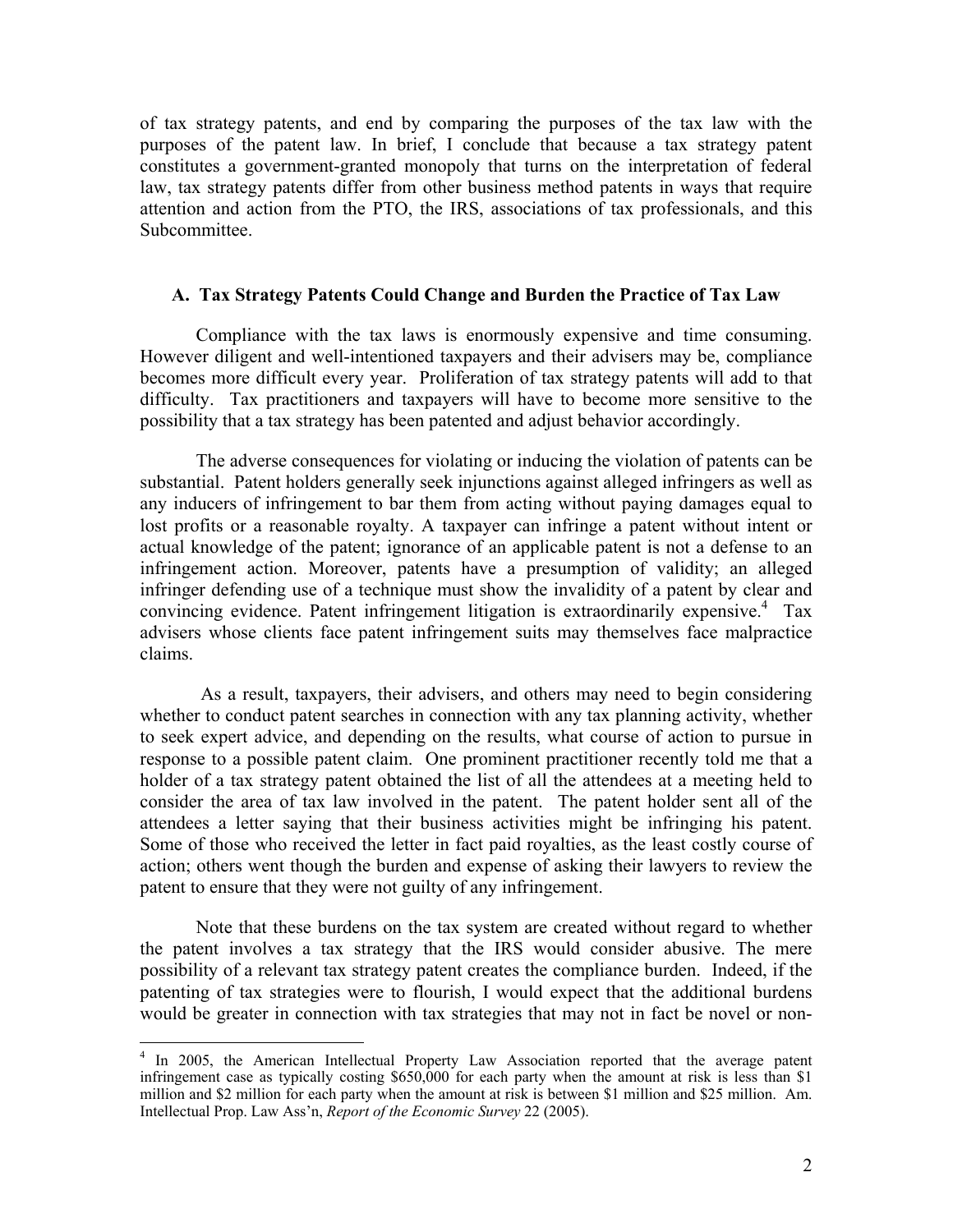obvious than they will be for abusive tax strategies. Abusive planning techniques not only constitute a relatively small percentage of all tax planning, but also receive considerable attention from the IRS.

The proliferation of tax strategy patents would also affect professional culture. Historically, the dissemination of tax planning ideas has been open and widespread. Tax lawyers and accountants currently share information and ideas with each other freely. There is an astonishing array and number of meetings, conferences, conventions, and listservs where tax planning ideas are shared. Although the patent system is designed to encourage the dissemination and discussion of ideas and information, many tax lawyers are concerned that the spread of tax strategy patents will have the opposite effect, namely, that those with new ideas or the beginnings of ideas will hesitate to enter into discussion with others. If patents become an important part of the tax landscape, the atmosphere could become more secretive and less cooperative. The tax system as a whole will suffer if, in order to protect their patentable intellectual property, tax professionals are no longer willing to discuss, evaluate, and criticize each other's insights regarding how to comply with the tax system.

### **B. The Process of Examining Tax Strategy Patents Could be Improved**

1. Lessons from other kinds of business method patents.

In order to review the validity under the patent law of applications for tax strategy patents, patent examiners need expertise in software, finance, and tax. They need to understand the conceptual basis of a range of areas of tax -- financial products, estate and gift tax, pension and deferred compensation, to name a few where tax strategy patents already exist. Such expertise is difficult to obtain. Few tax lawyers have such broad knowledge in such varied aspects of the tax law. Most of us work very hard just to keep up in developments and changes in the law in our areas of specialization.

Tax strategy patents, like all other patents, must be both novel and non-obvious. For tax strategy patents, as with other patents, examiners look to prior art to determine novelty and non-obviousness. Identifying prior art in this area is particularly difficult. This is a new arena for patent law, and the traditional source for that determination, the body of pre-existing patents, is not helpful. In the case of tax strategy patents, to decide whether the idea for which the application is made is "new," examiners need to know how to go about doing specialized tax research in non-patent literature and must do such research as quickly and as efficiently as possible, particularly given the severe time constraints they face. $5$ 

To a large extent, these issues involving the learning curve of the PTO for reviewing tax strategy patents parallel the issues it faced with software, Internet and other business method patents after *State Street Bank.* Solutions found there will apply here as

<sup>&</sup>lt;sup>5</sup> I understand from the PTO that the average amount of time for examining a tax strategy patent is 32 hours.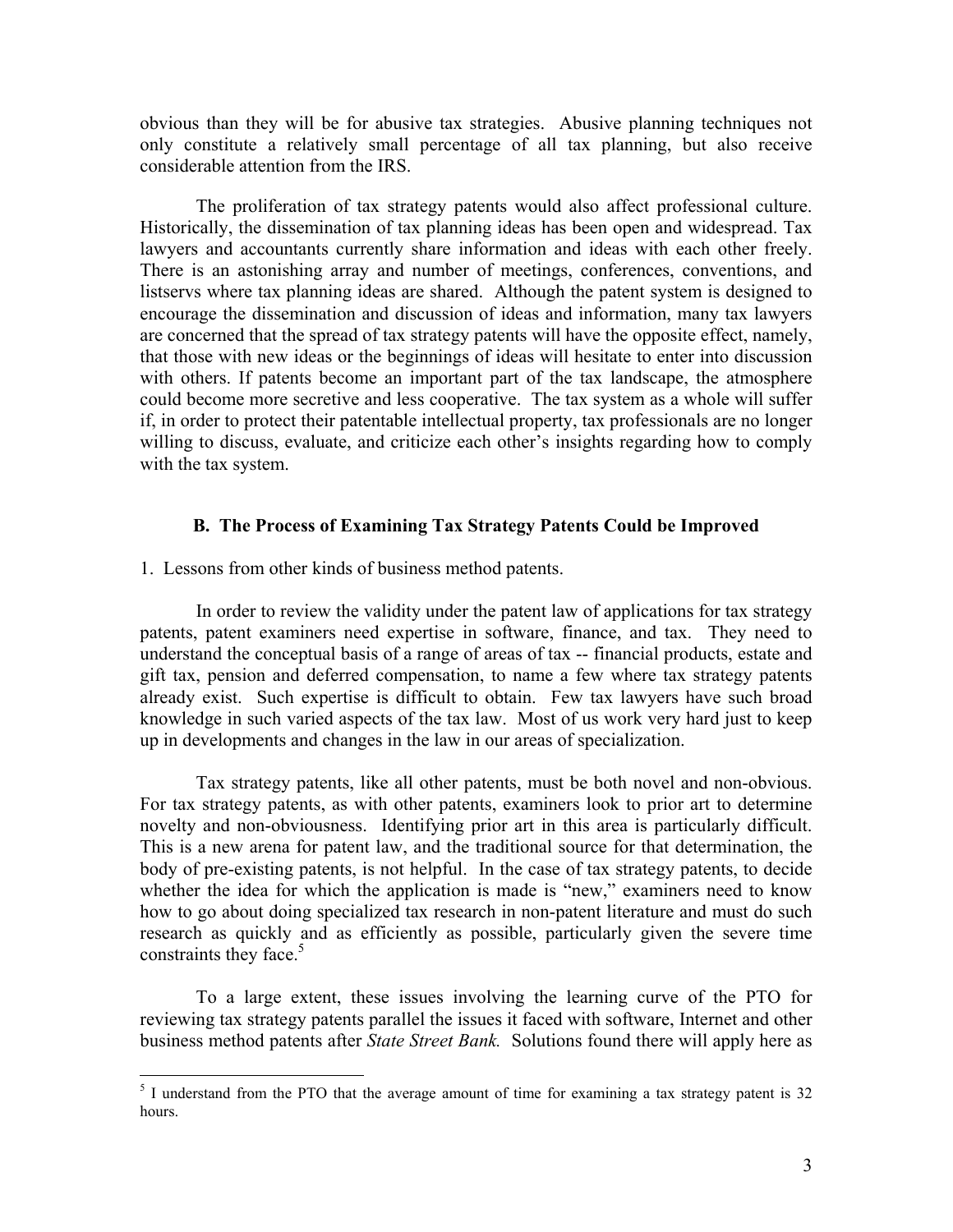well. In the years following the *State Street Bank* case, which established the validity of business method patents, many business method patents were subject to criticism as being invalid. Soon after *State Street Bank*, the PTO began partnerships and outreach efforts with business method customers, including requests for resources showing prior art and expanding non-patent literature information and data bases.<sup>6</sup> My understanding is that this collaboration has been successful and helped to improve the PTO review process.

The tax community, both public and private, has begun such a partnership with the PTO. I understand, for example, that the IRS recently provided several days of training on tax law to those in the PTO who examine tax strategy patents. Such training should be done regularly. Various associations of tax professionals have begun to study tax strategy patents and would be eager to help as well. For example, there was an overwhelmingly enthusiastic response when I asked tax law professors whether they would be interested in setting up a session to give PTO examiners training in how to do tax research thoroughly and quickly, and I am currently working with the PTO to try to arrange such a session. The PTO and the tax community need to continue to expand such efforts. In addition, the private tax bar needs to educate its members about the existence of tax strategy patents and their impact on tax practice. Such efforts are also underway.

Moreover, I urge various professional organizations to monitor individual applications for tax strategy patents and, as described below, to submit instances of prior art in connection with such applications. I also recommend that these organizations do regular reports on the nature of and issues involving tax strategy patents and patent applications. These reports could, for example, survey the number of such patents, their subject matter, issues involving prior art and non-obviousness as well as issues involving consistency with the tax laws. Such reports would enable the bar and policymakers to understand better the nature and dimension of this issue.

2. Special considerations applicable to tax strategy patents.

Two considerations seem to me to differentiate tax strategy patents from other business method patents. The first implicates the relationship between utility and public policy in the patent law. Under the patent law, a patent must be useful for some valid purpose. The usefulness of a tax strategy patent is likely to turn, at least in part, on interpretation of the tax law. That is, a tax strategy patent may achieve its intended purpose only if a particular interpretation of the tax law is correct or, at least, permissible. The issuance of the patent, however, does not decide the correctness of the legal interpretation. Patents are not a government seal of approval, although they are often seen – and marketed – as such.

Under the patent law, "[t]he threshold of utility is not high: An invention is 'useful' . . . if it is capable of providing some identifiable benefit."<sup>7</sup> Although Justice Story wrote in the  $19<sup>th</sup>$  century that inventions "injurious to the well-being, good policy,

 $\overline{a}$ 

<sup>6</sup> *See* http://www.uspto.gov/web/menu/busmethp/partner.htm*;* Allison and Tiller, *supra* note 1, at 1024-25. 7

 $<sup>7</sup>$  Juicy Whip, Inc. v. Orange Bang, Inc., 185 F.3d 1364, 1366 (Fed. Cir. 1999).</sup>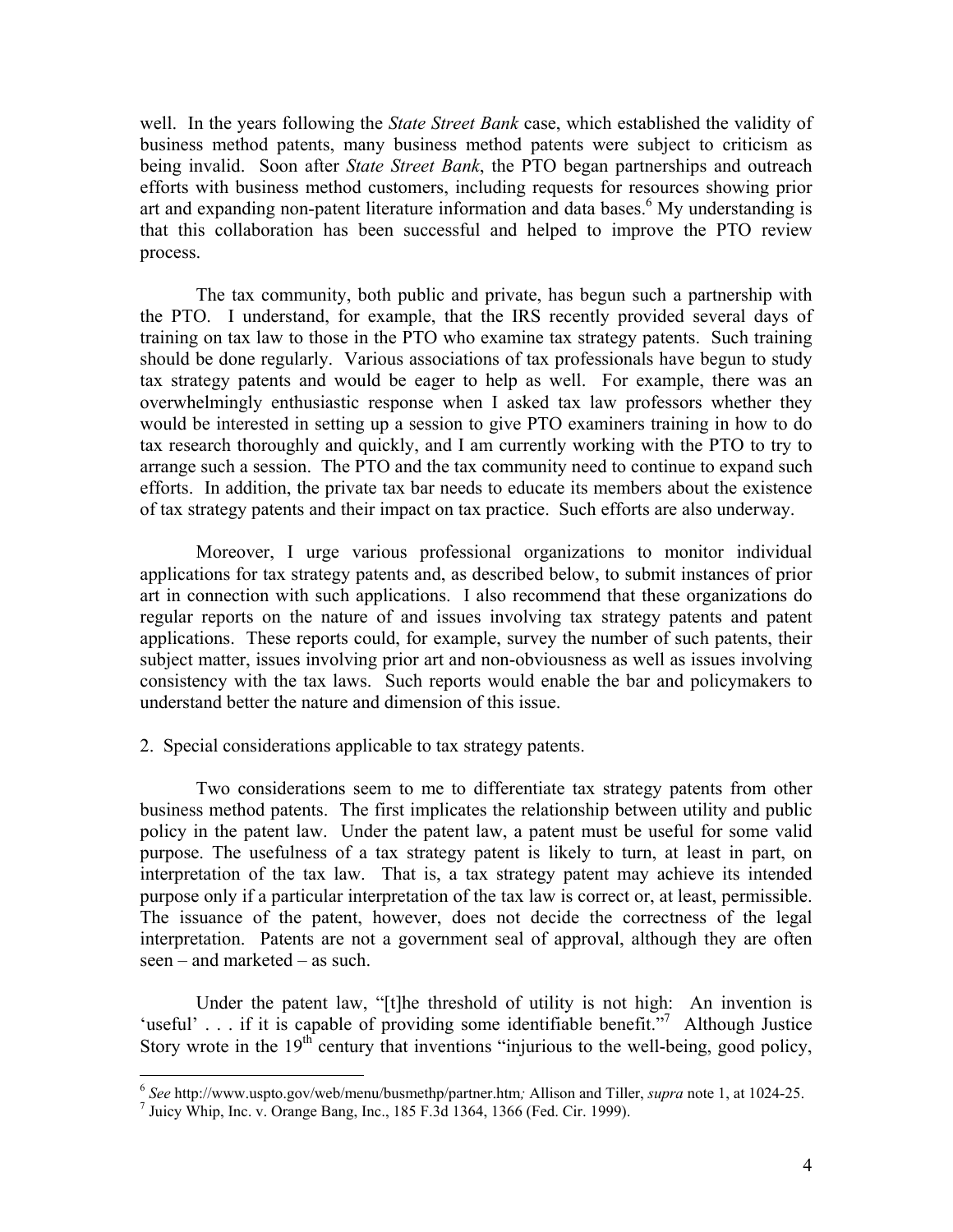or sound morals of society" are unpatentable, ${}^{8}$  modern courts have avoided consideration of broad public policy in awarding patents and concluded that "[t]he requirement of 'utility' in patent law is not a directive to the Patent and Trademark Office or the courts to serve as arbiters of deceptive trade practices."<sup>9</sup> Such policy decisions, the courts have declared, are the duty of other agencies or for Congress itself.<sup>10</sup>

Thus, the tax policy issues embedded in tax strategy patents are for the Treasury and the IRS, not the PTO, to consider. For many years, the Treasury and the IRS have been battling a constant flow of tax shelters and other questionable tax avoidance schemes. The IRS must be constantly vigilant in identifying new schemes and significant variations on old ones that require fresh IRS scrutiny to determine their validity under the tax laws. Tax patents, although they offer the IRS the advantage of public availability, are likely to make this task even more difficult. Patents carry with them the appearance of federal government approval and the legal presumption of validity. I am concerned that taxpayers and others who consider employing tax strategy patents will rely on the appearance of government approval and the presumption of validity a patent carries and, therefore, fail to evaluate carefully whether the underlying tax strategy actually works. If such is the case, the impact on federal tax revenue could be substantial.

To address such tax-specific concerns, I urge the Treasury and the IRS to consider establishing procedures by which every patent that involves tax strategies interpreting the Internal Revenue Code will be subject to IRS scrutiny as soon as possible, which currently would mean as soon as the patent application or the patent itself is made public on the PTO website. This IRS review would be followed, if needed, by a notice along the lines of notices now published in connection with potentially abusive tax shelter transactions alerting potential investors to possible liabilities if they participate in the transaction. The very existence of such a program by the IRS should discourage the filing of questionable patent applications. Its benefit would, I believe, outweigh the costs to the IRS of establishing such a review. Such a program is crucial to our learning the full scope and potential impact of the phenomenon of tax strategy patents, in particular the extent to which these tax strategy patents involve abusive tax shelters.

The other tax-specific issue relates to procedures for publication of patent applications. Under the patent regulations, a member of the public can submit publications relevant to a pending published patent application within two months of its publication date.<sup>11</sup> Since 2000, patent applications have generally been published within 18 months of their filing. However, a patent application can be kept confidential if the applicant certifies that the same idea will not be the subject of an application filed in another country requiring publication within 18 months after filing. <sup>12</sup> Since inventors generally desire protection of their ideas in other countries, most patent applications are

 $\overline{a}$ 

<sup>&</sup>lt;sup>8</sup> *Id. (quoting Lowell v. Lewis, 15 F. Case. 1018, 1019 (C.C.D. Mass. 1817)).* 

<sup>&</sup>lt;sup>9</sup> Juicy Whip, Inc., 185 F.3d at 1368.<br><sup>10</sup> Id

<sup>&</sup>lt;sup>11</sup> *See* 37 C.F.R. §1.99. Members of the public can also file protests based on prior art against pending applications, *see* 37 C.F.R.§ 1.291, and cite prior art to the PTO during any period of enforcement, *see* 37 C.F.R. §1.502, as well as request reexamination, *see* 35 U.S.C. §302. 12 35 U.S.C. §122(b)(2)(B).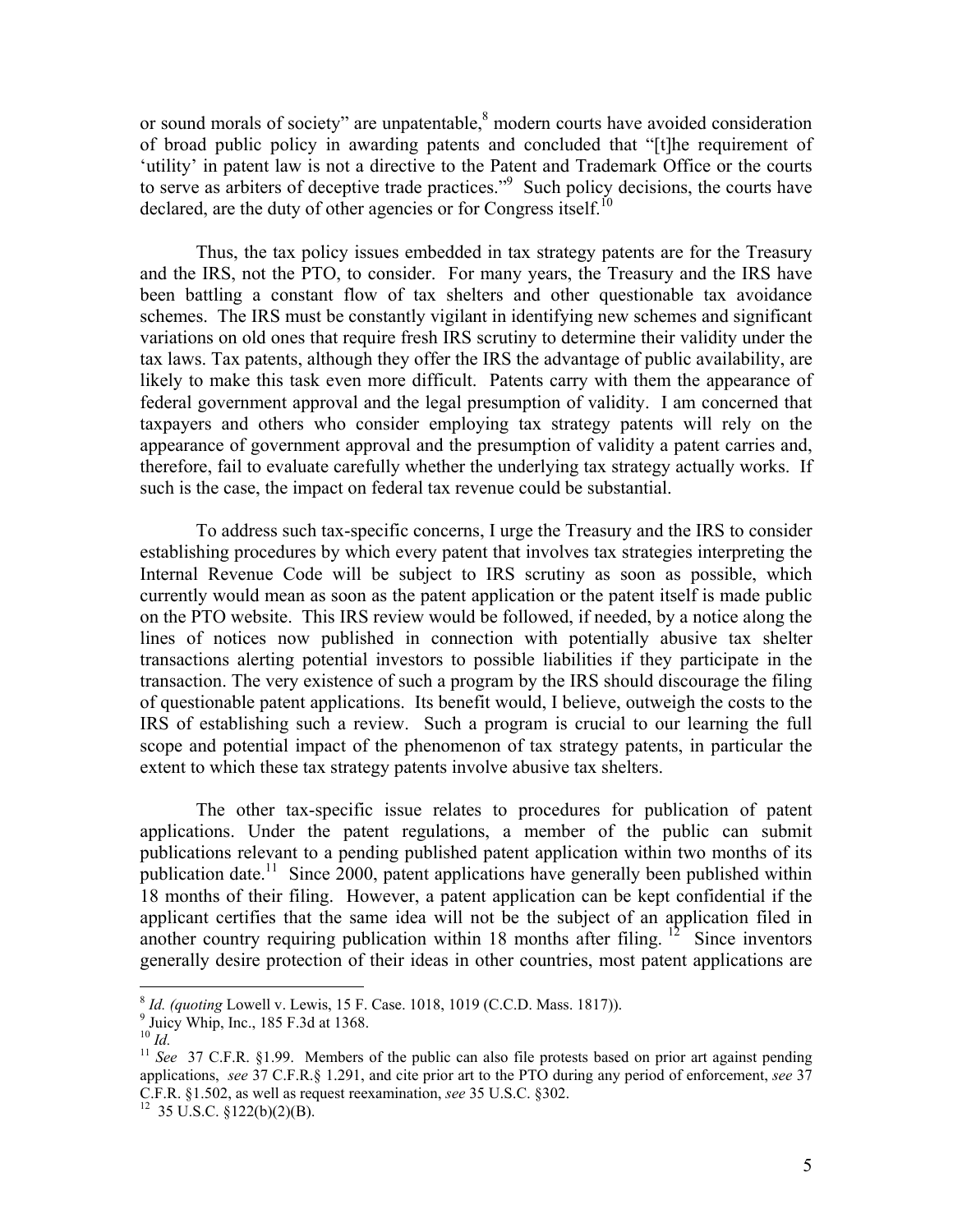currently made public. I understand that the PTO estimates that approximately 10-15% of all patent applications and a slightly larger percentage of business method patents are kept confidential. $^{13}$ 

For those tax strategy patents that are kept confidential, the public will be unable to submit to the PTO publications showing prior art, and the IRS will not be able to undertake early consideration of any policy issues implicated in a particular tax strategy patent. Because of the public policy issues involved in tax strategy patents, I urge that the PTO establish special publication rules to give the IRS access to all tax strategy patent applications.

The patent statute allows the Director of the PTO to determine "special circumstances" overriding confidentiality.14 The patent regulations explain that the PTO, "either sua sponte or on petition, may also provide access or copies of all or part of an application if necessary to carry out an Act of Congress or if warranted by other special circumstances,"15 and I would argue that such access is necessary to carry out the Internal Revenue Code. If the IRS had access to all applications for tax strategy patents early in the examination process, it could review the tax policy issues raised and prepare any necessary notices regarding the technique as a matter of tax law, as described above, before a tax strategy patent is issued and marketed. Meaningful and ongoing interagency cooperation in this regard is as essential as continuing education in tax developments for PTO examiners in order to monitor this emerging and potentially significant development. Efforts of this Subcommittee and its staff can help to ensure such cooperation.

If the PTO does not believe it has regulatory authority to permit the IRS with early access to tax strategy patent applications, legislation to authorize and direct the PTO to do so may be appropriate and desirable.<sup>16</sup> Other more general legislative changes to our patent law already under discussion, such as expanded post-grant opposition that would permit submission of "the common general knowledge of practitioners . . . not fully described in the published literature likely to be consulted by patent examiners," could also be useful in ensuring the quality of tax strategy patents.<sup>17</sup> Proposed legislation

 $\overline{a}$ 

<sup>&</sup>lt;sup>13</sup> Allison and Tiller, *supra* note 1, at 1049 n. 192, observe that Europe does not recognize business method patents. Nonetheless, applicants may wish to permit the PTO to publish business method patent applications, including tax strategy patent applications, even if they will not seek foreign patent protection, since publishing a patent application offers the advantage of triggering liability for patent infringement as of the date of such application, rather than the date the patent issues. *See* 35 U.S.C. §154(d). 14 35 U.S.C. §122(a).

 $15\,$  37 C.F.R.  $\S 1.14(h)$ .

<sup>&</sup>lt;sup>16</sup> Such legislation would help to guard against tax strategy patents that are novel in ways inconsistent with the tax laws, but would not guard against the grant of patents for which prior art in fact exists. The need for public input on prior art might argue for making all business method patent applications or at least all tax strategy patents applications public in order that members of the public could submit instances of prior art during the examination process, but such a change to the patent law would, I realize, alter substantially the current balance between public access and confidentiality struck by the statute. 17 Bronwyn H. Half and Dietmar Harhoff, *Post-Grant Reviews in the U.S. Patent System – Design Choices* 

*and Expected Impact,* 19 BERKELEY TECH. L. J. 1, 13 (2004) (quoting NAT'L ACAD. OF SCI., A PATENT SYSTEM FOR THE 21<sup>st</sup> CENTURY (Stephen A. Merrill et al. eds, 2004) at 5. *See* Hearing before the Subcommittee on Courts, the Internet, and Intellectual Property of the Committee of the Judiciary, House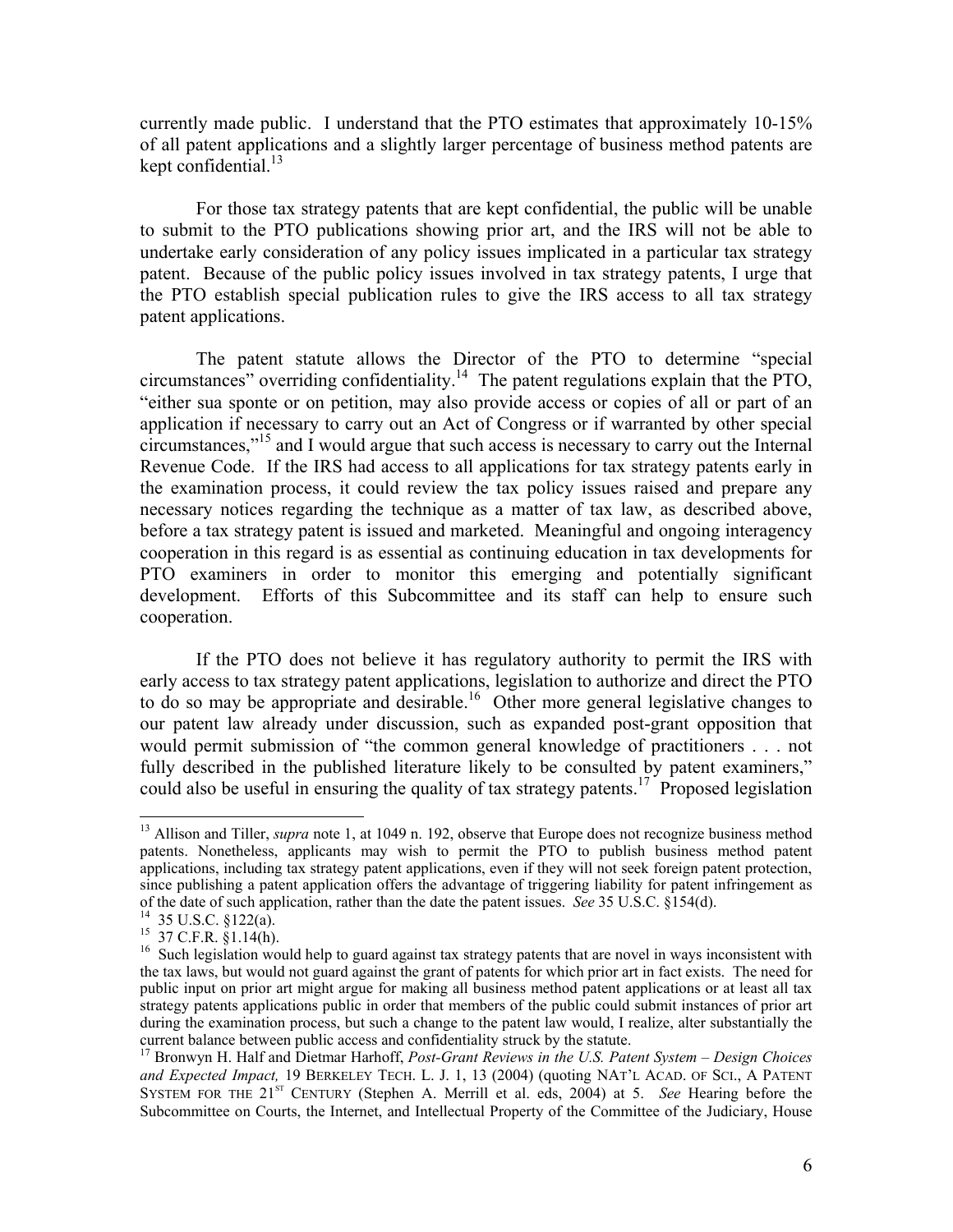applicable to all business method patents would be helpful for the issues raised by tax strategy patents as well.<sup>18</sup>

### **C. Patent Policy and Tax Policy Differ in Important Ways**

The fundamental purpose of providing patents, as I understand it, is to promote innovation. While no one can dispute this as a generally desirable goal, it would be hard to identify a subject less in need of further innovation than tax planning. Existing economic incentives already provide ample inducement for the development, promotion, and implementation of tax planning strategies.

The primary purpose of our tax laws is to raise money for the government and protect the public fisc. Many, perhaps most, tax strategy patents have as their fundamental objective the reduction of federal tax liabilities. While taxpayer efforts to reduce taxes are, of course, permitted and tax advisers spend many hours in such efforts, tax strategy patents seem to me different from such efforts because patents constitute a government-sanctioned monopoly. If tax strategy patents and their use proliferate, encouraged by the marketing advantages conferred by patents' government-granted monopoly and presumption of validity, many tax lawyers anticipate that there will be a corresponding reduction in federal tax revenues, generating revenue losses that would have to be made up from other sources. Granting a government monopoly in the form of a patent that undermines another key federal function -- the collection of revenue - seems peculiar, if not contradictory, and raises fundamental questions about the appropriateness of such patents.

Of course, decisions to limit patent protection legislatively should be taken only after much deliberation and study.<sup>19</sup> Experience with the review programs by professional organizations and the IRS suggested above could be enormously helpful in evaluating whether legislation prohibiting tax strategy patents should be enacted. The need for careful deliberation, however, does not rule out the need to consider such an approach. My hope is that this hearing will be the first step in such consideration.

of Representatives, on Patent Quality Improvement: Post-Grant Opposition, 108<sup>th</sup> Congress, 2<sup>nd</sup> Session, June 24, 2004, Serial No. 91.

<sup>&</sup>lt;sup>18</sup> *See* Hearing before the Subcommittee on Courts, the Internet, and Intellectual Property of the Committee of the Judiciary, House of Representatives, on The Business Method Patent Improvement Act of 2001, H.R. 1332, 107<sup>th</sup> Congress, 1<sup>st</sup> Session, April 4, 2001, Serial No. 5.

 $<sup>19</sup>$  For Congressional limitations in connection with patents on particular technologies, such as the provision</sup> immunizing physicians, hospitals, and other health care providers for infringement liability for using patented medical procedures, *see* Allison and Tiller, *supra* note 1, at 994 n 19. Congress has enacted some special rules for business method patents. The First Inventor Defense Act of 1999, Pub. L. No. 106-113, 113 Stat. 1536 (codified as amended at 35 U.S.C. §273), creates a special patent-infringement defense if an inventor used a business method in secret and was later sued by a patent holder who had subsequently been granted a patent on the method.